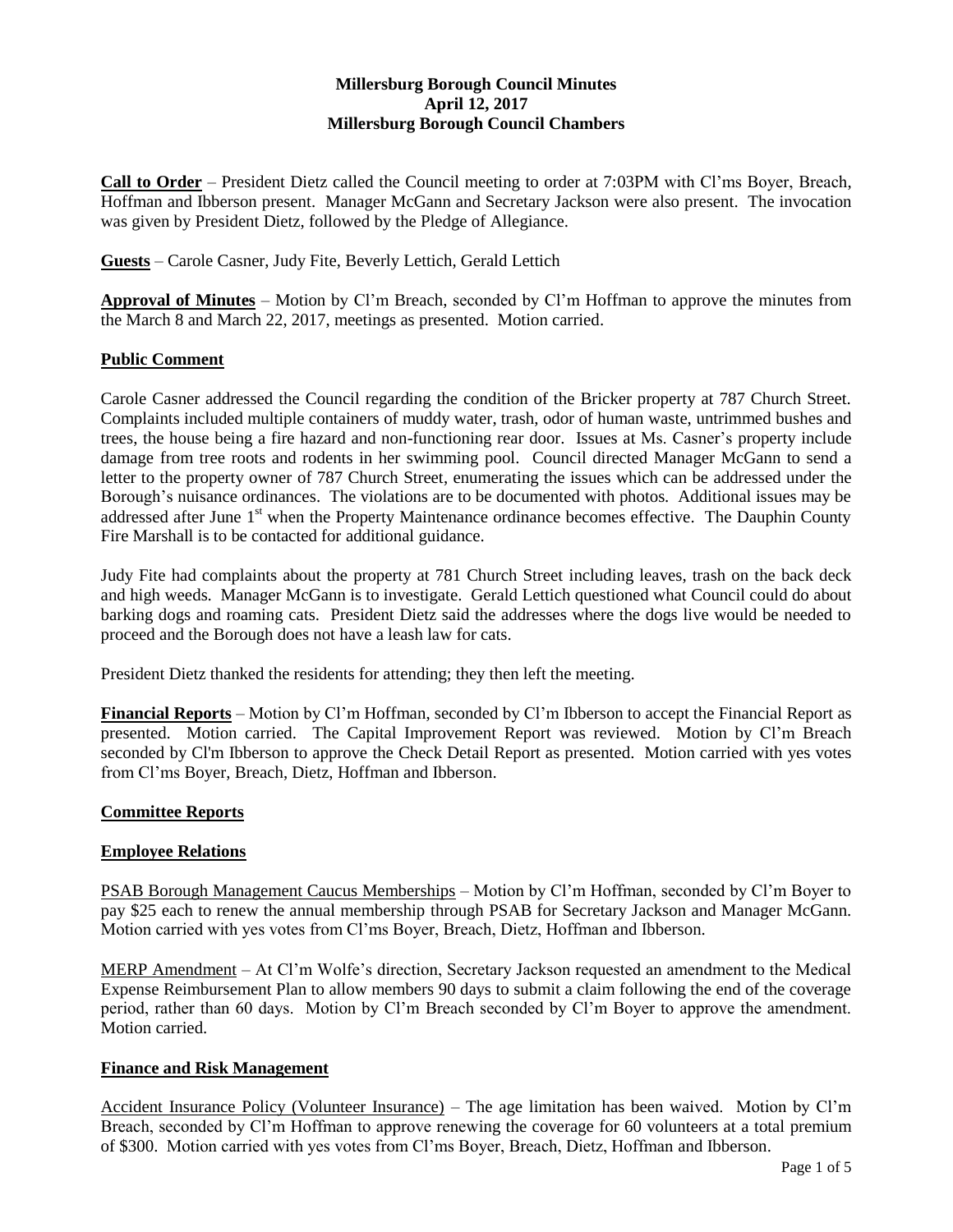President Dietz called an executive session at 7:45PM to discuss legal matters. Manager McGann and Secretary Jackson left Council Chambers. The meeting was called back into regular session at 8:10PM with Manager McGann and Secretary Jackson returning to Council Chambers.

## **Parks and Recreation**

Parking Sign for River Street Lot – Cl'ms reviewed the quote from US Municipal for three custom signs for \$550. Manager McGann estimated the installation per Steve Jones at \$472.97. Motion by Cl'm Boyer, seconded by Cl'm Hoffman to approve the purchase and installation for \$1,100. Motion carried with yes votes from Cl'ms Boyer, Breach, Dietz, Hoffman and Ibberson.

MYO Park Project Revised Scope of Work – Cl'ms discussed the revised scope and associated costs which were prepared by the consultant to coincide with the \$400,000 available for this project. President Dietz reported that it is anticipated that the Millersburg Rotary Club will be making a \$5,000 donation towards shade trees and flowering trees; therefore, those funds could be reallocated to something else. The matter was tabled until the readjustments are incorporated. Manager McGann will need to submit the revised scope to DCNR once it is finalized.

Borough Resolution No. 17-05 Creating the Local Study Committee – This resolution creates a local study group to produce a Master Parks Plan for Market Square/Veteran's Park, Seal Park and Bradenbaugh Park. Motion by Cl'm Breach, seconded by Cl'm Boyer to approve the resolution. Motion carried. Parks Committee Chairman Boyer was named to the Committee; President Dietz volunteered to serve as the additional Council member.

Request for Proposals – Master Parks Plan Consultant – Council reviewed the proposed RFP for a consultant for the Master Parks Plan. Motion by Cl'm Hoffman seconded by Cl'm Boyer to approve the RFP as presented. Motion carried. This document will be forwarded to DCNR for their review. Motion by Cl'm Breach, seconded by Cl'm Hoffman to advertise the RFP once in the Patriot News in the most cost effective manner after receiving approval from DCNR. Motion carried with yes votes from Cl'ms Boyer, Breach, Dietz, Hoffman and Ibberson.

Facility Use Agreement – Fireworks and Concert – The Millersburg Fire Company requested the use of Riverfront and MYO Parks for a fireworks display and concert on July 3 from noon until midnight. The rain date will be July 14. Special requirements were reviewed. Motion by Cl'm Hoffman, seconded by Cl'm Breach to approve the agreement as presented. Motion carried.

MYO Clean-Up – Cl'm Boyer reported that he would like to purchase stone to fill in the road into the recycling site. Motion by Cl'm Hoffman, seconded by Cl'm Ibberson to spend \$800 from the Shade Tree maintenance line item of the budget (455.501). Motion carried with yes votes from Cl'ms Boyer, Breach, Dietz, Hoffman and Ibberson.

### **Property**

Facility Use Agreement – DiSanto Mobile Office – Senator DiSanto requested the use of Borough Council Chambers on the second and fourth Tuesday of every month from 1:00 to 4:30PM for mobile office hours. The user fee and insurance requirement would be waived. Motion by Cl'm Hoffman, seconded by Cl'm Ibberson to approve the agreement as presented. Motion carried.

Daniel Miller House Lease Agreement – Cl'ms reviewed the proposed renewal lease agreement for the Daniel Miller House. The current tenants would like to remain. Manager McGann reported that the only change is the rent, from zero to \$50 per month. Motion by Cl'm Breach, seconded by Cl'm Hoffman to approve the lease as presented. Motion carried.

**Public Safety –** Chairman Ibberson had nothing to report.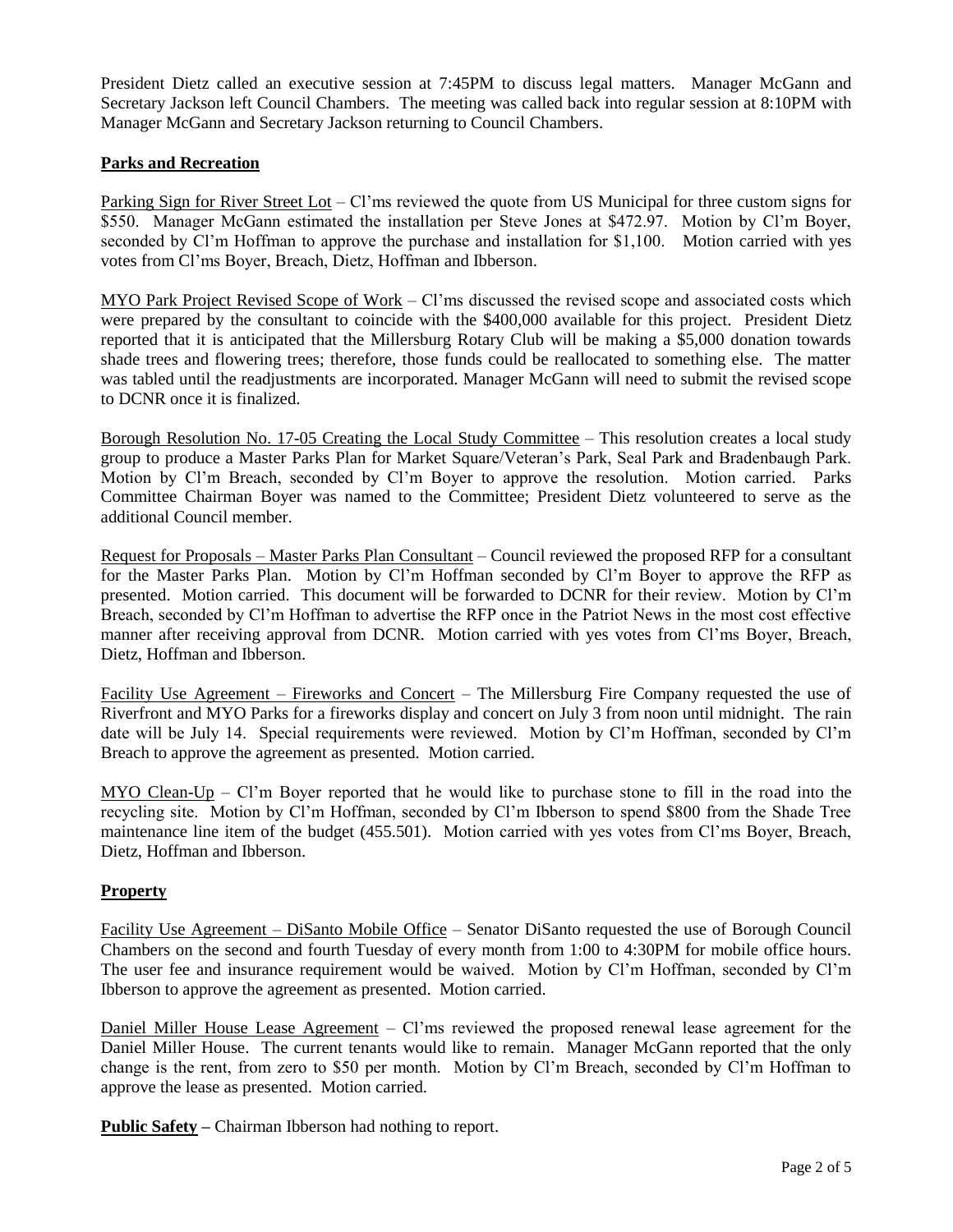## **Streets**

Brinjac Engineering Contract for 2017 Paving Project – Manager McGann reported that the proposed project has been changed from work on Cherry Street to applying wearing course on Bowman and Lights Streets. Brinjac's contract is for construction document preparation. Motion by Cl'm Breach, seconded by Cl'm Hoffman to approve the Brinjac's contract for \$4,100. Motion carried with yes votes from Cl'ms Boyer, Breach, Dietz, Hoffman and Ibberson.

Borough Ordinance No. 2-17 West Street "No Parking" – This ordinance establishes "No Parking" on both sides of West Street between Pine and Apple Streets. Motion by Cl'm Hoffman, seconded by Cl'm Ibberson to advertise the ordinance one time in the Upper Dauphin Sentinel, for adoption at the May 10 Council meeting. Motion carried with yes votes from Cl'ms Boyer, Breach, Dietz, Hoffman and Ibberson.

Grosser Excavating Invoice – Council reviewed Grosser's invoice for \$2,340 for snow hauling services on March 15 and 16. Manager McGann noted that we did not budget anything for snow removal services and that we are not likely to get any assistance from PEMA or FEMA since there was no disaster declaration by the Governor. Motion by Cl'm Hoffman, seconded by Cl'm Ibberson to approve paying the invoice. Motion carried with yes votes from Cl'ms Boyer, Breach, Dietz, Hoffman and Ibberson.

Holiday Parking Meter Bags – Council reviewed a quote provided by Walt Boyer Promotional Items and agreed on a custom design incorporating either a wreath or Christmas tree and "Happy Holidays", printed on both sides. Manager McGann will request samples from Mr. Boyer. Motion by Cl'm Boyer, seconded by Cl'm Hoffman to place an order for 500 bags for \$710 once the design is chosen. Motion carried with yes votes from Cl'ms Boyer, Breach, Dietz, Hoffman and Ibberson. The expense will be covered by unexpended funds resulting from Cl'm Boyer declining his compensation.

Facility Use Agreement – Memorial Day Ceremony and Parade – The VFW Post 5507 requested the use of Market Square Park and various streets for a Memorial Day Ceremony and Parade on May 29 from 7:00AM until noon. The user fee would be waived. Motion by Cl'm Hoffman, seconded by Cl'm Breach to approve the agreement as presented. Motion carried. Council also directed Manager McGann to draft a letter for their review to be sent the VFW Commander and membership, reminding them to choose positive speakers who will uphold the meaning of Memorial Day and refrain from person agendas and political commentary.

### **Economic Development**

Tourism Brochures – President Dietz reported that Secretary Jackson will be distributing the brochures to the participating businesses and directed Manager McGann to update the website landing page to correct the fireworks date.

Borough Website – Manager McGann reported that Susquehanna Design & Printing will be attending the April Committee meetings to demonstrate the new website for everyone.

PSAB Award **–** President Dietz reported that PSAB held a communications competition recently. Millersburg Borough won first place for our Facebook page in the social media category and he congratulated Manager McGann for the award.

Cl'm Boyer left the meeting.

**Mayor's Report** – Cl'ms were referred to the police statistical report.

**Manager's Report –** Written report provided to all Cl'ms. President Dietz stated that he will be taking the topic of parking meter certification to the PSAB annual conference. Manager McGann reported that Steve Jones is doing self-study to become certified in pesticide application. Council directed Manager McGann to have a draft resolution prepared for the April Committee meetings opposing cutting CDBG funds.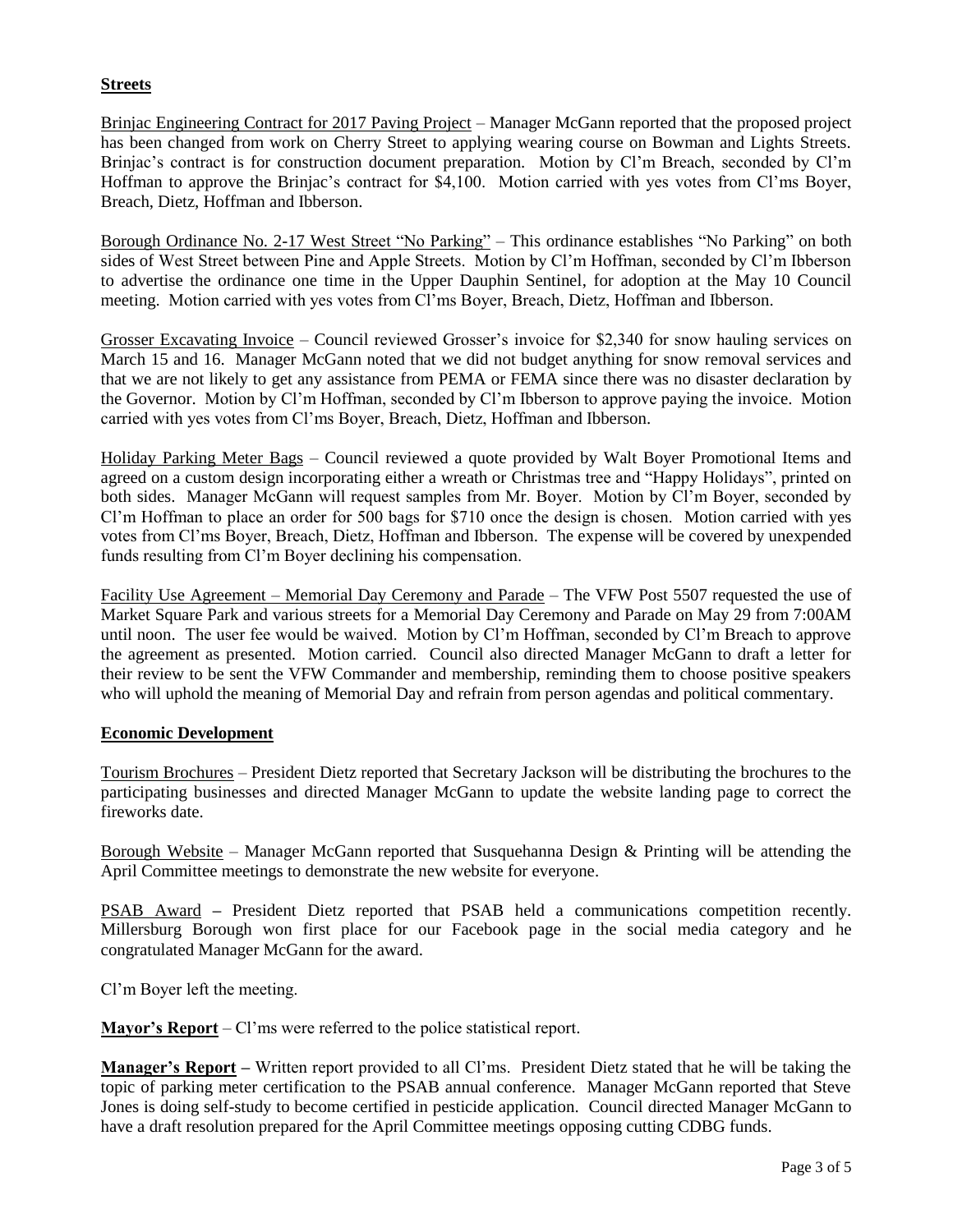## **New Business**

Borough Resolution No. 17-06 Police Use of Radar – This resolution asks the PA General Assembly to change the Motor Vehicle Code to allow municipal police to use radar.

Borough Resolution No. 17-07 Caps on Small Games of Chance – This resolution asks the PA General Assembly to raise the payout limits on small games of chance. Motion by Cl'm Breach, seconded by Cl'm Ibberson to approve both resolutions. Motion carried.

Intergovernmental Cooperation Agreement and Memo of Understanding – This agreement provides for the Dauphin County Landbank Authority to demolish the former Millersburg Reamer building. This matter was tabled.

Property Access Agreement – The Dauphin County Landbank Authority has contracted with TRC Companies to perform the Phase I environmental assessment on the former Millersburg Reamer property. The assessment would identify any environmental concerns. Motion by Cl'm Ibberson, seconded by Cl'm Hoffman to approve the agreement for TRC to enter the property and complete the assessment. Motion carried.

Request for Proposals – UCC, Property Maintenance, Zoning – Council reviewed the RFP for administration of UCC, property maintenance and zoning issues. Council directed Manager McGann to add language stating that the Borough reserves the right to refuse all proposals. Motion by Cl'm Hoffman, seconded by Cl'm Breach to advertise the RFP in the Patriot News and to adjust the due date accordingly if necessary. Motion carried with yes votes from Cl'ms Breach, Dietz, Hoffman and Ibberson.

**Communications** – All communications were made available to Cl'ms. There was nothing requiring Council action. Council discussed RML's letter of response regarding delivery truck traffic. Manager McGann reported that a representative from LTAP cannot come to investigate this matter until July. President Dietz will consult Solicitor Kerwin and PSAB for possible solutions. Manager McGann reported that the Dauphin County Planning Commission advised that they have opened a 45-day review period for the new Dauphin County Comprehensive Plan.

### **Organization Reports**

Upper Dauphin COG – The March meeting was cancelled due to snowstorm.

Millersburg Planning Commission – Manager McGann reported that a number of permits were approved. Officers were appointed as Chairman Kathy Wolfe, Vice-Chairman Jane Woodside and President Pro Tempore Dana Bellis. McGann will have the Planning Commission's 2016 annual report ready for the May Council meeting.

Millersburg Pool Association – No report.

Millersburg Fire Company – Cl'm Ibberson reported that they have had to do engine repairs.

Millersburg Area Authority – President Dietz referred Cl'ms to their meeting minutes.

Dauphin County Tax Collection Committee – Secretary Jackson reported that the Committee will meet in May.

Millersburg Ferry Boat Association – No report.

Dauphin Lebanon County Boroughs Association – President Dietz announced that the next meeting will be on April 25 and the speaker will address storm sewer maintenance and repair and funding possibilities.